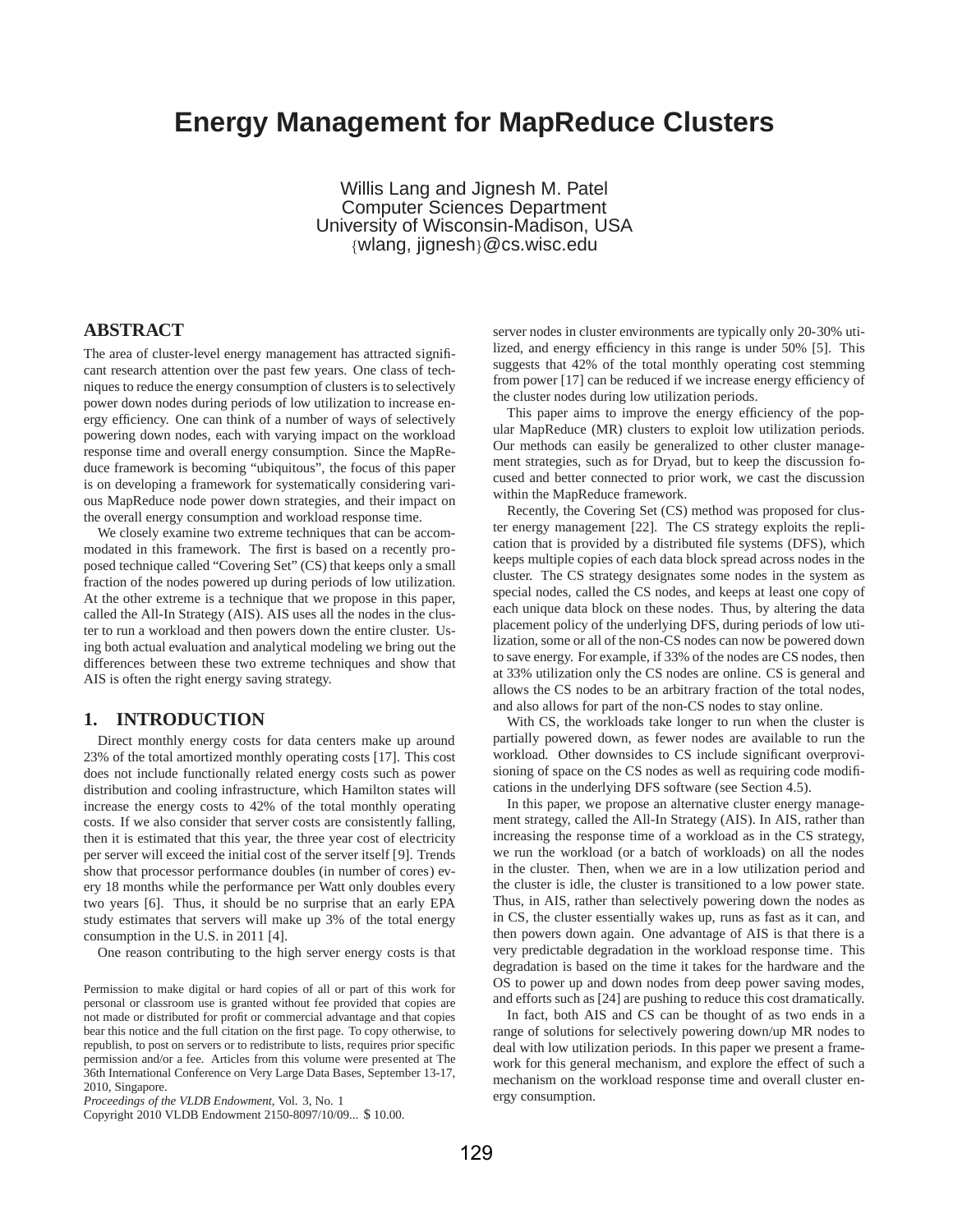Using our framework we expose two key parameters that contribute to the effectiveness of the MR energy management solutions. These parameters are: a) The response time degradation of a workload when running with fewer resources, and b) The (relative) time it takes to transition servers to and from deep power saving modes, compared to the time it takes to run the workload.

Our experimental results show that in many cases, AIS results in lower energy consumption than CS. For example, running TeraSort on a relatively small 77GB dataset on a 24 node cluster at 33% utilization is always 11% more energy efficient with AIS than with CS, and 60% more efficient than an unmanaged cluster. Perhaps more importantly, CS also incurs a 3.6X increase in response time while AIS suffers only a 12% response time degradation. With larger complex workloads, we show these energy gains of AIS over CS improve rapidly, and factors of 2X improvement in energy or more over CS are easily possible.

The key contributions of this paper are:

- We present a framework for designing and evaluating methods that selectively power down MR nodes to save energy. Within this framework, we focus on two extreme techniques – a recently proposed technique called Covering Set (CS), and a new technique called All-In Strategy (AIS).
- Using our framework, we systematically explore factors that benefit each approach, and show that the (simpler) AIS technique is often more effective than the CS technique in reducing energy consumption. During long and computationally complex MR jobs, AIS overcomes its high cluster transitioning costs and provides better response time and energy savings than CS. AIS also does not require storage overprovisioning as is needed for CS, or require modifying the DFS code, and hence can directly be used with existing systems.
- Our work explores the impact of powering down MR nodes on the workload response time (which increases as nodes are powered down). Our analysis brings out the effect of the interaction between the total cluster energy consumption, the computational complexity of the workload, and a key hardware parameter – namely, the relative time it takes to power up and down a server node with respect to the workload response time. As a consequence, our framework points to the tremendous benefits of research that can improve hardware and software mechanisms to improve power up/down costs (e.g., fast deep hibernation by using PCM [26] and/or building data centers using mobile/nettop computing hardware).

The remainder of this paper is organized as follows: Section 2 presents our framework. Section 3 discusses CS and AIS. Results evaluating CS and AIS are presented in Section 4. Related work and conclusions are discussed in Section 5 and Section 6.

## **2. ENERGY MANAGEMENT FRAMEWORK**

This section describes a framework for cluster energy management. This framework targets techniques that turn off nodes to reduce the energy consumption when the overall system utilization drops (and vice versa). The framework considers the impact of workload characteristics, hardware characteristics, and performance targets (e.g., response time goals) to bring out the interactions between these factors and the cluster energy consumption.

We present a mathematical model for the energy consumption of a MapReduce cluster during a specified time window  $v$ , when running a workload  $\omega$  using a cluster with hardware characteristics  $\eta$ . For simplicity, the workload characteristics  $(\omega)$  and hardware characteristics  $(\eta)$  are considered as abstract meta-models in our model.

| $N$ total # nodes in the cluster                        | $T_{tr}$ total transitioning time in v                       |
|---------------------------------------------------------|--------------------------------------------------------------|
| $n\#$ online nodes running the job                      | $T_w$ workload runtime                                       |
| $\bar{n}$ N-n, # offline nodes<br>during job processing | $P_{tr}$ average transitioning<br>power                      |
| $m#$ online nodes<br>in the idle period                 | $\overline{P_w^{[n,\bar{n}]}}$ on/off-line<br>workload power |
| $\bar{m}$ N-m, # offline nodes                          | $T_{idle}$ idle time                                         |
| during the idle period                                  | $P_{idle}^{[n,\bar{n}]}$ on/off-line idle power              |
|                                                         |                                                              |

**Table 1: List of Variables in our Framework**

More detailed models for capturing these can be plugged into our model. The workload characteristics model describes the job characteristics, such as an expected resource consumption, performance goals, computational complexity, etc. The hardware characteristics describes aspects such as the average power consumption of the hardware when running the workload, time and energy required to power up/down nodes, etc.

When a job arrives, the cluster is in some state, which potentially includes having some nodes already in a powered down mode. The energy management technique may choose to power up or down some nodes (based on the energy management policy and workload characteristics) to execute this workload. After the workload is done, if there is still idle time left in the window  $v$ , it may power down more nodes. To allow for iterative application of our model, the end state of the cluster in terms of the nodes that are online, is the same as the starting state. (Extensions to relax this assumption are straight-forward, and omitted in the interest of space.)

Thus, using the variables in Table 1, the total energy consumption, denoted as  $E(\omega, \nu, \eta)$ , is:

$$
E(\omega, \nu, \eta) = (P_{tr}T_{tr}) + (P_w^n + P_w^{\bar{n}})T_w + (P_{idle}^m + P_{idle}^{\bar{m}})T_{idle} \tag{1}
$$

The time components for 
$$
E(\omega, \upsilon, \eta)
$$
 must sum to  $\upsilon$ , so:

$$
v = T_{tr} + T_w + T_{idle} \tag{2}
$$

Finally, the workload characteristics may require that the job be run within some time limit,  $\tau$ . The cluster energy management problem can then be cast as:

$$
min(E(\omega, v, \eta)) \quad | \quad T_w \le \tau \tag{3}
$$

Based on this model, we can see that there are several approaches to reduce the cluster energy consumption. From Equation 1, we see that one can reduce the energy consumption by reducing the idle energy consumption,  $(P_{idle}^m + P_{idle}^{\bar{m}})T_{idle}$ , by powering down part of the cluster. But powering down part of the cluster implies that the job has fewer nodes/resources to run, which potentially impacts the execution time of the workload  $(T_w)$ . From Equation 1 this means that the energy cost to run the workload could rise as  $T_w$ increases. The rate of increase in the workload energy consumption with fewer nodes will depend on the workload characteristics, and primarily the computational complexity of the workload.

From Equation 1, we also observe that the time to transition nodes between powered up and down states  $(T_{tr})$  can have a significant impact on the energy consumption, especially when the workload energy component in Equation 1 is small; i.e., when the workload execution time is small, schemes that require powering up and down often will consume significant energy in transitions.

Finally, from Equation 1, we can see that reducing the power drawn by online idle nodes  $P_{idle}^m$  can have a big impact on energy management schemes.

#### **3. ENERGY MANAGEMENT STRATEGIES**

In this section, we use the framework developed in Section 2 to consider two cluster energy management strategies. These two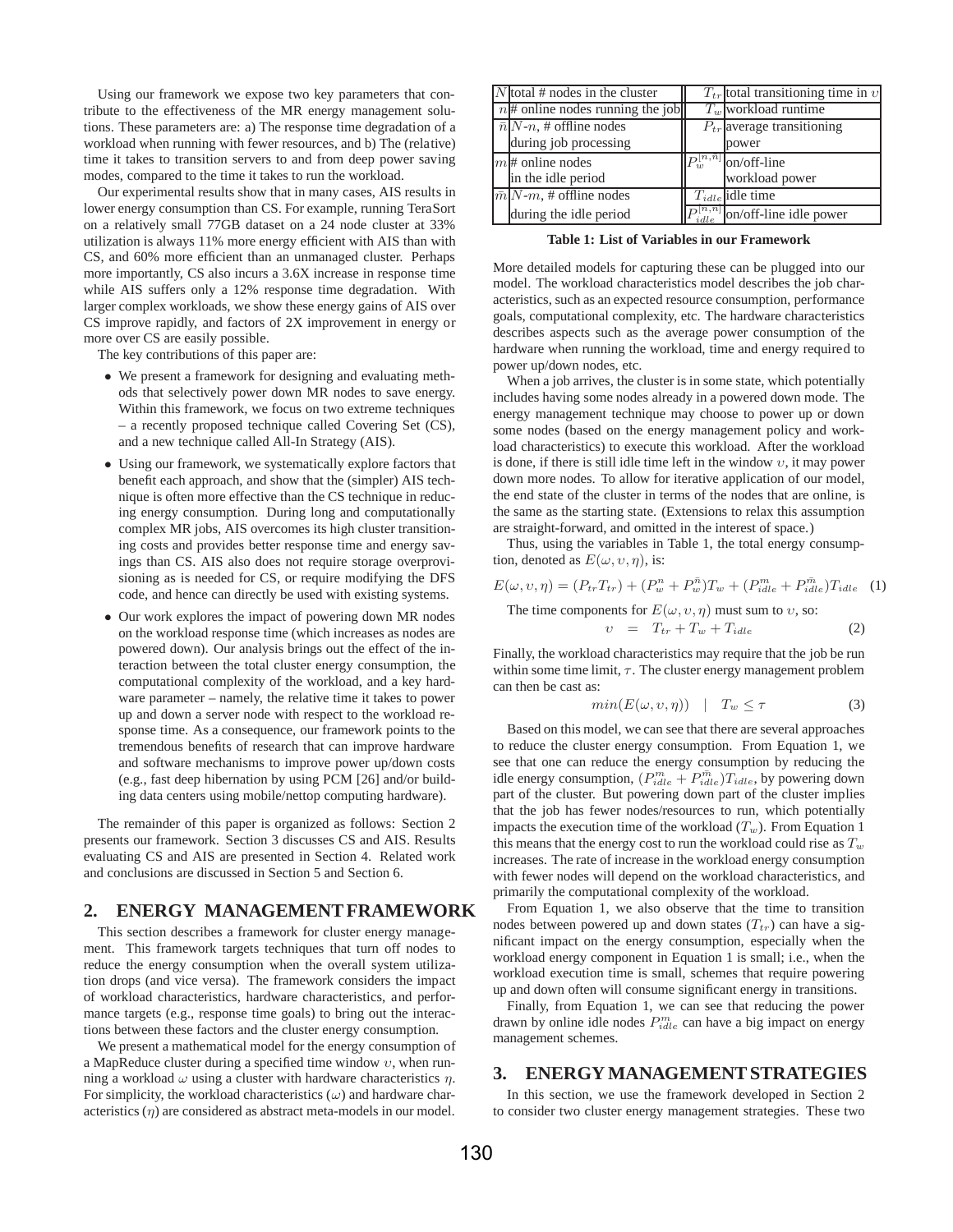strategies are: a) Covering Set (CS) – a recently proposed data placement and power down strategy to reduce the energy consumption of MapReduce clusters, and b) All-In Strategy (AIS) – a technique that we propose in this paper.

First, we present an overview of CS and AIS (Section 3.1), followed by various extensions to CS that are needed to make it a practical solution (Section 3.2), followed by a discussion of the AIS strategy (Section 3.3). We compare both techniques in Section 4.

## **3.1 Overview of CS and AIS**

The CS strategy powers down nodes to reduce the idle energy consumption in Equation 1. In an ideal case, CS knows the workload perfectly ahead of time, and can power down just the right number of nodes at the start of the workload execution to reduce idle energy consumption to zero. However, as discussed in Section 2, such powering down of nodes can increase the response time of the workload, which in turn can increase the energy consumed during the workload execution. Thus, CS can only power down nodes such that it still adheres to performance constraints (Equation 3). CS also changes the data placement policy of the DFS so that one copy of the data is always online. The original CS work does not describe a strategy for powering down nodes. In Section 3.2 we discuss various node power down strategies for CS.

The AIS strategy is to trade idle energy consumption for transitioning energy consumption in Equation 1. It takes an extreme view and toggles the entire cluster between "all-nodes-on" and "allnodes-off" modes. It uses all the nodes in the system to run the workload as fast as it can (i.e., minimizes  $T_w$  Equation 1), and then at the end of the workload execution, powers down all the nodes to reduce the idle energy cost. The price AIS pays is a high transitioning energy cost. The scale of this increase in transitioning cost is determined by the power  $(P_{tr})$  and length of time  $(T_{tr})$  of the cluster transition. While this transitioning power  $(P_{tr})$  may be similar to the power when the cluster is fully on and running a workload,  $T_{tr}$  is solely defined by the capabilities of the hardware and the operating system.

## **3.2 Covering Set (CS)**

The Covering Set (CS) strategy, proposed recently by Leverich and Kozyrakis [22] aims to reduce the energy consumption of clusters by changing the data placement policy in a DFS. The main idea is that in a DFS, such as GFS [14, 15] and HDFS [8], every data block is replicated three times. The cluster energy consumption can be reduced if the server powers down some nodes. But, powering down some nodes can make some data unavailable. To avoid this case, CS changes the data placement policy so that one copy of every data block is kept on a set of nodes. These nodes constitute the Covering Set nodes and are never powered down. To reduce energy consumption, non-CS nodes can be powered down. The CS nodes can be any arbitrary fraction of the total nodes in the system. For example, the CS nodes could be 25% of the total nodes in the system, which implies that up to 75% of the nodes could be powered down when running a workload.

The CS method proposed in [22] does not include any strategy to determine which nodes to power down when the overall system utilization drops. To use CS practically, one needs such a method which we briefly describe below (see Appendix A for more details). Also, to use CS in practice one also needs a power up method, which is the reverse of the power down method, and omitted in the interest of space.

We have developed and examined three power down strategies for CS, namely: Random, Load Balanced, and Round-Robin Random. A random power down strategy for CS simply powers down the non-CS nodes randomly. It does not take into account any other cluster configuration (such as physical rack topology) besides the dichotomy of CS and non-CS, and is thus vulnerable to load imbalances on the remaining online nodes. The Load Balanced strategy we examined tries to minimize the maximum expected node load on each MR node in the cluster given a possible node power down. This method requires a good metric to determine the maximum expected node load to avoid load imbalances. Finally, the Round-Robin Random method, which we found to be both simple and balanced, iteratively powers down one random node per rack as the non-CS nodes are powered down.

Since we found the Round-Robin Random method to be both effective and efficient, for the rest of this paper, CS discussion and results imply using this power down/up strategy with CS.

## **3.3 All-In Strategy (AIS)**

The CS technique described in the previous section (Section 3.2), has a few drawbacks. First, the CS strategy requires modifying the DFS code to alter the data placement strategy. As a result, it is not a broad generic solution and it is tied to the specific replication strategies used by the DFS. (It also makes it harder to use in cases where a single system may have different data sets with varying replication factors.) Second, CS does not explicitly consider the impact on response time. As we will see for workloads like distributed Grep that have linear computation complexity, this is manageable, but for workloads that have worse than linear complexity, this is problematic as running on fewer nodes can result in rapid response time degradation, which may not be acceptable. This means that to use CS, one would need a detailed workload run time estimation technique for all the cluster configurations that CS might transition to. Finally, CS requires good workload prediction as the system has to determine how many nodes to power down, and for how long. Compared to CS, AIS does not require modifying the data placement strategy or a detailed node power down strategy, and can trivially calculate the workload response time degradation.

The strength of CS is that it maintains data availability (though not in the presence of updates/appends, as in the general case such operations require that all the nodes in the system to be online). However, one needs to make an important distinction between data availability because of node failures (which is why we have replication), and data unavailability caused by powering down nodes. The latter can simply be reversed by powering up the offline nodes. Thus, one can think of a relaxed, or "eventual data availability" in which data becomes available eventually when the node with the copy of the data is powered up (from a low power state).

We exploit this idea of eventual data availability and develop a new scheme for cluster energy management that addresses the shortcomings of CS outlined above. This new strategy is called the All-In Strategy (AIS). The AIS mechanism is simply to run the MapReduce job on all the nodes in the system and power down the entire system when there is no work. (Here we could have a mechanism to transition the entire system which could include everything – the compute nodes, rack power supply, other power supplies, routers, etc., to and from a low power state. Or, we could have a mechanism to transition selected parts of the entire system, e.g., only the compute nodes. The benefits are larger if more and more power hungry components provide mechanisms for quick transitions to and from power savings mode. AIS provides one more argument for building data centers out of traditionally fast transitioning mobile parts.)

In cases where there is a consistent low utilization period, AIS would batch the MR jobs in a queue, and periodically power up the entire system and run the entire batch of jobs on the cluster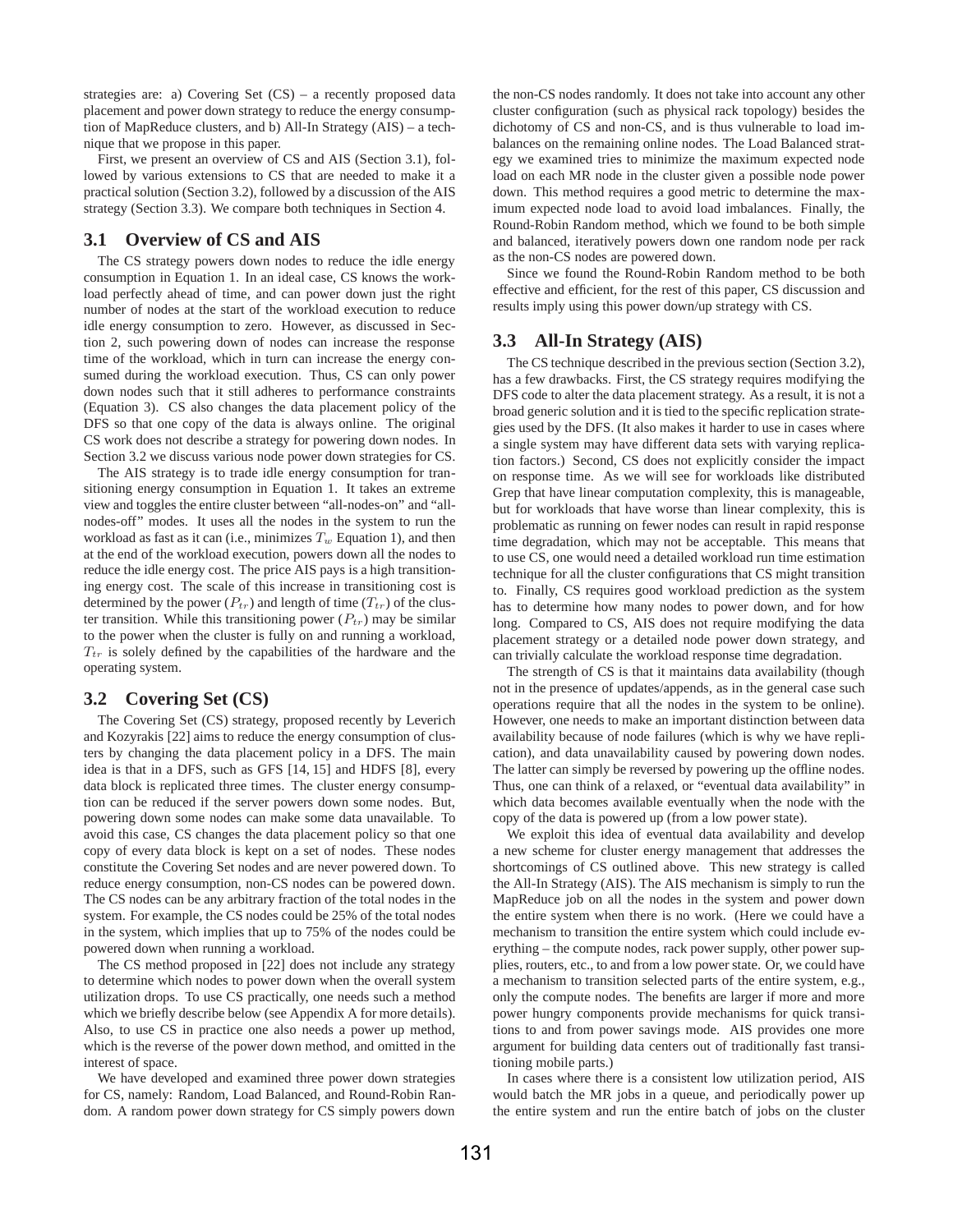| "Down" means idle state $(114W)$ transitioning to offline state, "Up" is the reverse. |                                                                     |      |     |       |    |  |  |  |
|---------------------------------------------------------------------------------------|---------------------------------------------------------------------|------|-----|-------|----|--|--|--|
|                                                                                       | State Down Time(s) Down Cost(J) Up Time(s) Up Cost(J) State Cost(W) |      |     |       |    |  |  |  |
| Stopgrant                                                                             |                                                                     | 114  |     | 114   | 12 |  |  |  |
| Hibernate                                                                             |                                                                     | 1300 | 100 | 12900 | 10 |  |  |  |
| Off                                                                                   |                                                                     | 3200 | 156 | 20000 | 10 |  |  |  |

#### **Table 2: Costs for different types of offline states available on our MR nodes. Hibernate and Shutdown draw 10W because the motherboard/NIC is still powered on (for IPMI).**

(and then power down). For instance, for the default FIFO queue scheduler in Hadoop or the add-on Fair scheduler, AIS could batch intermittantly arriving jobs to then submit all the jobs in the batch simultaneously. This idea mirrors the QED idea of energy efficient batching of database queries at a single node [19], and requires techniques for making the decision of how long to batch the jobs. These decisions could be guided by the delays that the job can tolerate (see Equation 3), and other workload characteristics. Workload prediction models, such as [7], would be used to guide the energy management framework. We leave such complex workload management as part of future work. (Note that CS would need such techniques too, so there is a broader set of research agendas on developing the decision making algorithms for system transitions.)

A crucial aspect for AIS is the cost to transition between low power states  $(T_{tr}$ , in Equation 1, Section 2) and the energy consumed in the idle state. There are a number of choices for these parameters that are offered by modern hardware. Consider Table 2 where we present *all* the available power up and down characteristics of one of our cluster nodes (details are presented in Section 4.1). In this table, it is clear that the hibernate state is the ideal energy efficient state to use; it is faster than full shutdown and consumes much less in its "off" state cost than the stopgrant state. Technology on the horizon, such as phase change memory [26], and systems research, such as automatically transitioning hardware [24], will help reduce the transitioning costs further.

The All-In Strategy is quite simple to fit into our framework. The data placement module need not alter the respective systems data partition placement rules since the cluster operates in an allor-nothing manner which is not affected by data unavailability. The runtime cluster node management simply keeps the entire cluster powered up when data availability is needed and powers down the cluster otherwise.

## **4. EVALUATION**

In this section, we compare CS and AIS using actual end-to-end response time and high resolution energy measurements taken on a Hadoop cluster. We used sort and scan jobs as was used in [22,28]. This section largely focusing on *single-user latency-sensitive* environments. This type of environment can be found using Hadoop-On-Demand by Yahoo! that partitions user specific virtual cluster partitions of the physical cluster [1]. An evaluation of *multi-user throughput-sensitive* environments is found in Section 4.3.2 and Appendix C.

## **4.1 Experimental Background**

For our evaluation we used a cluster with 24 nodes, each with a 2.4 GHz Intel Core 2 Duo processor running 64-bit RHEL5 with Linux kernel 2.6.18, 4GB of memory, and two 250GB SATA-I hard disks. The cluster nodes were connected with Cisco Catalyst 3750E-48TD switches with gigabit Ethernet ports for each node and an internal switching fabric of 128Gbps. Switches were connected to 50 nodes and linked together with Cisco StackWise Plus giving a 64Gbps ring between the switches.

Energy measurements were taken using the following setup: The cluster is composed of 3 racks of 8 nodes each, and each rack was

plugged into an APC Switched Rack PDU. AC current was measured at the APC PDU using Fluke i200s AC current clamps. Three Fluke clamps were connected to a National Instruments USB-6009 Multifunction DAQ and collected using National Instruments Lab-View sampling at 1KHz. RMS current was calculated using a sliding window of 20 sample points (1 period) given an AC frequency of 50Hz. The RMS voltage was measured at 116V. Our observed power factor was 0.96 and we used this to calculate the real power from the apparent power (RMS current x RMS voltage). Finally, energy consumption was calculated by summing the time discretized real power values over the length of the workload.

On our cluster we ran Hadoop version 0.20.0 and Java version 1.6.0. We used the standard 64MB block size and set the sort buffer size to 768MB. The amount of memory given to the task tracker child process was 1024MB. The sort spill percentage was set to 0.95. The data was triple replicated. Rack awareness was enabled in Hadoop and re-replication due to under-replication was disabled. The master node that hosts the Namenode and the Jobtracker was run on a separate server (but on the same network). Finally, we ran one mapper and one reducer per node.

We used the distributed Grep and the Terasort workload. We chose these two workloads because of their striking differences and also because other studies [22, 28] have relied on these workloads. The distributed Grep workload is a map-only file scan job with variable selectivity and requires little additional space on disk. For the Grep workload, we ran a three character query against the Teragen dataset as was done in [28]. The Terasort workload stresses both map and reduce components of the MR framework. It needs to read and write significant amounts of intermediate data and the size of the output is equal to the size of input.

The dataset we used for these two workloads was a 77GB Terasort dataset generated using the default Hadoop Teragen application. With this size, each node stores on average 150 blocks (with triple replication). For CS, one entire rack was designated as the Covering Set. Thus, with CS we allowed powering down up to 66% of the nodes in the entire clusters.

We also ran the workloads on a 96 node cluster with a 4X larger data set and measured the response time (though not the power as we did not have enough instruments to accurately measure power for 96 nodes). The response time behavior on 96 nodes is similar to the 24 node case, and both matched the analytical model (found in Appendix B). In the interest of space we do not present any results from the 96 node runs in this paper.

## **4.2 Workload-Only Evaluation**

Now, consider a best-case scenario for both CS and AIS in which the MR cluster already exists in the state that the strategy needs (see Section 2). In other words, for CS, the system has already powered down the desired number of nodes. For AIS, the cluster is fully powered up. Since our framework expects the cluster to be returned to the state in which it originated, the best-case scenario means that no transitioning costs are needed by either method and there is no idle time (Equation 1 in Section 2). In other words, we only measured the actual time and energy consumed when running the actual workload (we relax this assumption in the next experiment).

Figures 1 (a) and (b) show our actual measured CS and AIS results for the Grep and Terasort workloads respectively. In each figure, the workload energy consumption is plotted on the left y-axis and the response time on the right y-axis.

CS is very dependent on the workload complexity when it comes to its response time degradation. This response time degradation typically translates to increased energy consumption during workload evaluation since the linear decrease in online nodes results in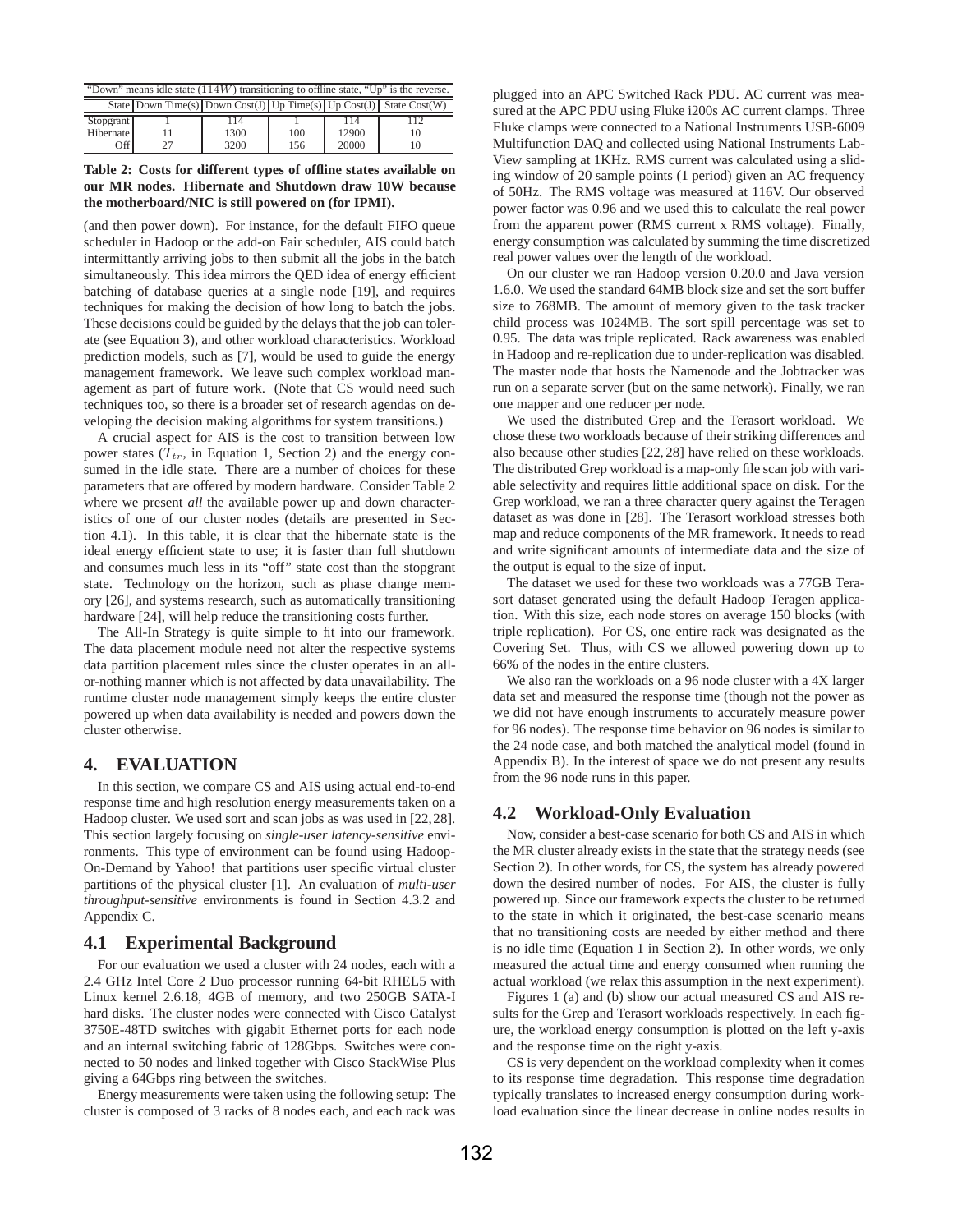

**Figure 1: 77GB Grep and Terasort workload (no transitioning/idle) response time and energy consumption on a 24 node cluster using CS and AIS.**

a non-linear increase in response time for non-linear jobs. We can see this result in the response time curves of Figures 1 (a) and (b). Grep in Figure 1 (a) follows a response time degradation exactly proportional to  $M = N/(N - i)$  for an N node cluster with i nodes powered down. Similarly, Terasort in Figure 1 (b) shows a response time degradation proportional to  $M ln M$  consistent with sort complexity (see analysis in Appendix A.4).

Our measured energy results show that CS steadily consumes *more* energy to run the same workload with fewer online nodes. Figure 1 (b) shows that this increase for Terasort is about 39% between *performance mode* (all nodes being powered up) and when all the non-CS nodes are powered down. Since in this scenario, AIS consumes the same amount of energy as performance mode, AIS is up to 39% more energy efficient than CS for Terasort. For linear Grep, AIS is 17% more energy efficient than CS when all the non-CS nodes are powered down (Figure 1 (a)). This is because CS' offline nodes still draw 10W (Table 2).

The main point is that AIS consumes less energy than CS in this experiment. *Further, if the workload is super-linear in complexity, CS degrades very poorly in both runtime and energy cost.* While these are best-case scenarios that assumes that both strategies do not make any transitions, the next section presents similar results in a more detailed setting that includes both transition and idle costs.

### **4.3 Workloads with Idle Periods**

Next we evaluate CS and AIS with full idle and transitioning costs factored in. We will present results for both latency-sensitive and (briefly) throughput-sensitive workloads.

#### *4.3.1 Latency-sensitive Workloads*

Now let us consider a scenario in which CS and AIS need to transition nodes to minimize idle energy costs (114W/node), which would happen when the cluster is underutilized. Consider a 1032 second window, which is the time it takes for CS to run the Grep workload without idle cost, including powering down all non-CS nodes (11s), execute the workload (921s with 8 online nodes), and then powering up 16 nodes to return to performance mode (100s). If we can not power down 16 nodes (due to performance limitations as discussed in Section 2), the workload will finish and the cluster will consume idle energy. In performance mode, CS runs Grep in 318s and then it will have to idle 24 nodes for the rest of the period which consumes tremendous amounts of energy as shown in Figure 2 – see the bar corresponding to zero nodes powered down.



**Figure 2: Cluster energy consumption (transitioning and idle) of Grep over a 1032s time window.**



**Figure 3: Cluster energy consumption (transitioning and idle) of Terasort over a 3197s time window.**

If CS powers down nodes prior to running Grep, Grep will take longer to return and the idle costs diminish but transition costs increase (shown in Figure 2 where the black bars increase as more nodes are powered down). When 16 nodes are offline, there is no idle energy cost.

Similarly, in Figure 3 we present the same analysis for Terasort but over a 3197 second window where CS can run Terasort on 8 nodes (3086s) and perform all round-trip transitions (111s) to performance mode. Similarly, the energy consumption over the window decreases as we lengthen the workload running time to fill 3197 seconds and erase all idle time cost.

In Figures 2 and 3, the energy consumption of AIS during the respective time windows includes the cost to power up the 24 node cluster, run the workload, power it back down, and draw 10W per node (see Table 2) while they are powered down for the rest of the time period. For Grep, AIS consumes less energy during the 1032s window than CS most of the time until CS powers down 13 or more nodes. Since AIS has the overhead of transitioning, this cost makes AIS less desirable for this short workload. However, for the Terasort workload, we notice that AIS *always* consumes less energy during the 3197s window. Due to the complexity of the workload, AIS' overhead costs are less than the energy consumption increases of CS. Consequently, AIS saves 10% in energy over CS even at CS' more efficient operating state.

Consider an example of a scenario where the response time performance requirements (Equation 3) cause CS to consume more energy than AIS because it cannot power down sufficient nodes to eliminate idle cost. Let the tolerable level of Grep response time degradation be 50% ( $\tau = 450s$ ). Figure 2 shows that during this underutilized period, CS will consume 33% *more* than AIS because CS can only power down 8 nodes and draws idle power.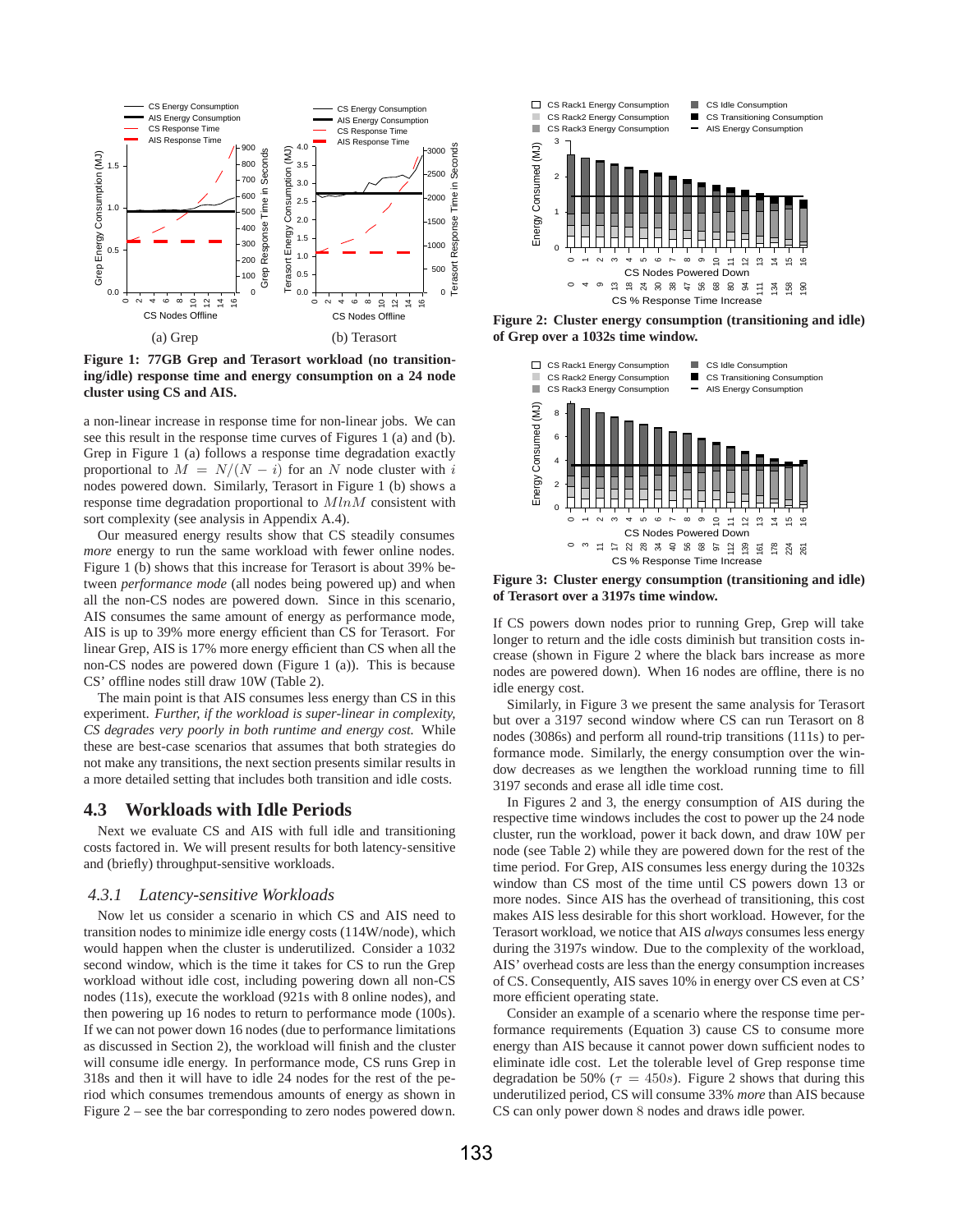

**Figure 4: Analytic comparison between CS and AIS response time and energy cost for Terasort. CS uses 50% of the 2000 node cluster. Hibernate parameters are found in Table 2. Average operating power is 150W for each online node.**

This problem is even worse with a super-linear complexity job such as Terasort. If acceptable response time  $\tau = 1300s$  (in Equation 3) is 1.5X the performance mode response time, then CS can only power down 7 nodes (less than for Grep). Then Figure 3 shows that CS consumes 80% *more* than AIS!

Thus, the response time degradation with CS can make it untenable in many operating environments, even with moderately acceptable response time degradation.

#### *4.3.2 Throughput-sensitive Workloads*

We have also evaluated AIS and CS on throughput-sensitive workloads, and observed that AIS can save significantly more energy than CS given a fixed level of throughput degradation. We ran a heterogeneous workload of Grep and Terasort jobs (similar to [22]) and used CS and AIS to manage the cluster energy consumption. In our results we found that when AIS batches jobs, it consumes 26% less energy than CS given a acceptable throughput degradation (3%). These results are not surprising, and follow the same intuition from the evaluations in Section 4.3; CS results in rapid response time degradation which impacts both the energy consumption and throughput. In the interest of space, additional details can be found in Appendix C.

#### **4.4 Effects of Workload and Hardware**

In this section, we analytically model the effects of workload and hardware characteristics on CS and AIS to fully explore the pros and cons of these methods in diverse workload and hardware settings.

The response time of any AIS job is simply the performance mode (all nodes online) response time plus transitioning time. Similarly the energy cost for AIS is simply the performance mode cost plus the transitioning costs. For CS, we have shown that the workload complexity determines the response time when nodes are powered down (Section 4.2). Energy modeling for CS similarly requires incorporation of the workload complexity and also the transitioning costs. For space, the details and accuracy of our models can be found in Appendix B.

Given the results of Section 4.3, we have shown that the main factor that affects AIS is the transitioning costs that it has to incur. But the question is how does this transitioning cost affect AIS' potential advantage over CS?

To explore this question, let us model the differences between CS and AIS when we have powered down 50% of a 2000 node cluster. Furthermore, we increase the amount of data that needs to be processed given constant transitioning parameters such as the node power up time. We assume that each node draws 150W when



**Figure 5: An analysis on the effect of workload complexity and** relative  $T_{tr}$  on CS and AIS workload response time.

running a job (an average from our empirical results) and the cluster nodes have the hibernate transitioning characteristics as in Table 2.

For simplicity, in the following analysis, for CS, we assume that the cluster is already powered down appropriately, and do not add any transition costs for CS. However, for AIS, we include the full power up and power down that is required. For both, we do not include any idle time cost.

Figure 4 shows the energy consumption and response time of CS and AIS for Terasort on this 2000 node cluster as we increase the amount of data to be sorted. As the results in Figure 4 show, the relative rather than the absolute transition time is the important factor since as we increase the workload length, AIS' transitioning penalties will be overcome. Thus, the relative transitioning time is a significant factor in determining the feasibility of AIS. When running a 1TB sort job with half the nodes in the cluster, CS provides better energy efficiency and response time characteristics than AIS. However, at this point,  $T_{tr} = 111s$  is about half of the performance mode response time (200s). Now as the data size increases, the workload response time increases while the  $T_{tr}$  factor remains constant. As this happens, the advantage of AIS becomes apparent – beyond a 2.8TB data set (1.4GB/node), AIS is both faster and more energy efficient than CS.

The results above show that the absolute value of  $T_{tr}$  is not important, but rather the important measure is the ratio between  $T_{tr}$ and workload response time when run in the performance mode. Thus we call this measure the *relative*  $T_{tr}$ .

Figures 5 and 6 compares the response time and energy consumption characteristics respectively, of both methods for workloads with varying computational complexity, as we increase the proportion of the cluster that is powered down by CS. In these figures, we show four different cases for AIS, with *relative*  $T_{tr}$  values of 1%, 5%, 10%, and 20%. Since our observed transitioning power ( $P_{tr}$  in Equation 1) is approximately equal to workload power  $(P_w^n)$ , the rel.  $T_{tr}$  also translates to the relative increase in AIS energy consumption.

In these figures, we have presented the proportional increase in response time and energy consumption for both CS and AIS over an "ideal" case in which the hardware is perfectly energyproportional, for three different classes of jobs with linear, sort, and quadratic computation costs.

From Figure 5, we observe that across all workloads, even with the largest  $20\%$  relative  $T_{tr}$ , AIS generally has a better workload response time than CS. This is not surprising as AIS runs the workload in *performance mode*, and its response time degradation is based only on the transitioning overhead. AIS has worse response time than CS only when the relative  $T_{tr}$  is very large.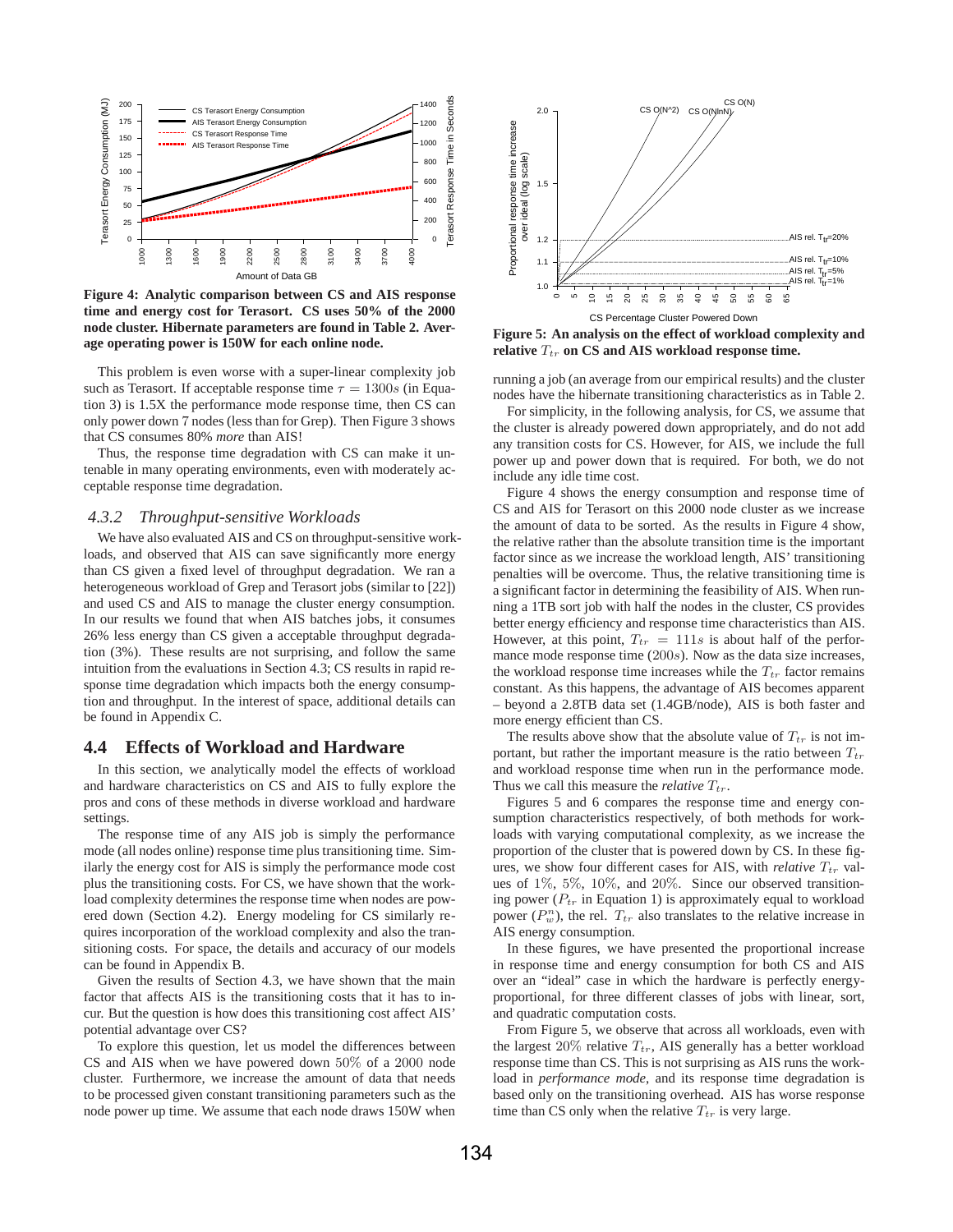

**Figure 6: An analysis on the effect of workload complexity and** relative  $T_{tr}$  on CS and AIS workload energy consumption.

Looking at the energy consumption in Figure 6, we notice that if the relative  $T_{tr}$  is large (e.g., 20%), then AIS will consume too much energy in transitioning, and will only be more effective with large complex workloads, where the computational complexity of the workload is high (e.g., polynomial or worse). AIS' energy consumption drops rapidly as the relative  $T_{tr}$  decreases. For example, with a relative  $T_{tr}$  of 1%, AIS is the preferred strategy for all three workloads. In this environment, for a sort workload, if the cluster is powered down by 66% by CS, then AIS saves more than 30% in energy consumption over CS.

These results also shows that if the transitioning cost is high (relative  $T_{tr} \geq 10\%$ ), then generally CS provides better efficiency because the AIS energy cost of powering up the entire cluster overshadows any inefficiencies from operating CS with a smaller commitment of resources.

Table 3 presents a two dimensional summary of the factors that affect the energy efficiency of AIS and CS. These factors are the computational complexity of the workload and efficiency of node transitioning  $(T_{tr})$ . Table 3 shows that AIS is favoured when the workload computational complexity is high. Furthermore, when AIS and CS provide about the same benefits (linear-rel.  $T_{tr} = 5\%$ and sort-rel.  $T_{tr} = 10\%$ ), AIS is preferred when the fraction of idle time is high and CS needs to power down a large proportion of the nodes. Finally, when the  $T_{tr}$  factor is small, AIS is preferred even when the computational complexity is linear. Of course, this summary is caveated with the assumption that the CS response time degradation is acceptable. As shown in Section 4.3, if the CS response time is unacceptable, AIS is the preferred method.

#### **4.5 Discussion**

In this section, we discuss various implications on implementing and running AIS and CS. We also discuss other cluster energy management methods that fit in our framework.

#### *4.5.1 Drawbacks of CS*

There are three important drawbacks of CS which need to be considered when deploying CS.

**Storage Overprovisioning** – CS requires *significant* overprovisioning of storage for the Covering Set nodes. Consider a large five terabyte dataset on 100 nodes. With DFS triple replication, the nodes must collectively store 15TB of data. In addition, the output of Terasort takes another 15TB (assuming it is also triple replicated). This means that in performance mode, each node must have 300GB of storage for this workload. But when CS powers down all 66 non-Covering Set nodes, each Covering Set node must now have 600GB of storage. Essentially, the online nodes must be

| Relative $T_{tr}$ O(N) |            | O(NlnN)    | $O(N^2)$ |
|------------------------|------------|------------|----------|
| $1\%$                  | <b>AIS</b> | AIS        | AIS      |
| 5%                     | CS/AIS     | <b>AIS</b> | AIS      |
| 10%                    | CS         | CS/AIS     | AIS      |
| 20%                    | CS         | CS         | AIS      |

**Table 3: Summary of the two main factors that discriminate CS from AIS: Workload Complexity and Relative Transitioning Cost. This summary is based on the workload energy consumption since the response time performance of AIS is better than that for CS in the vast majority of cases.**

overprovisioned in storage, consuming even *more* energy. (This is why our real workload results ran relatively small Terasort jobs.)

**Response Time Degradation** – As discussed in Section 4.3, Figure 2 and 3 shows that CS can only save energy when it commits exactly the right amount of resources such that all the idle time in a given time window is erased (Equation 1). However, this requires that the workload is willing to tolerate a potentially large response time penalty (constraint  $\tau$  in Equation 3). If this response time penalty is not acceptable and CS must commit more resources and incur more idle energy, Figure 2 and 3 shows that AIS will consume less energy than CS for the majority of the cases. Section 4.3 shows that with an acceptable 50% increase in response time, AIS can save up to 80% of CS' consumption.

**DFS modification** – The last drawback of CS is that it requires modifying the data placement code in the DFS. These changes can be complicated if one has to deal with creating new data when the cluster is in power savings mode, and when the cluster has heterogeneous nodes.

#### *4.5.2 Hybrid Approaches*

The effectiveness of AIS for energy management improves as the relative  $T_{tr}$  value drops, and the effectiveness of CS improves as the workload computational complexity decreases. As a result, each method may have its sweet spot for a given hardware and workload characteristics. However, it is possible to combine AIS and CS to build a hybrid solution.

For example, if CS runs with a combination of CS and some non-CS nodes up (e.g., to cap the response time degradation), then after running the workload, the non-CS nodes could be powered down, or all the nodes in the cluster could be powered down.

## **5. RELATED WORK**

The problem of increasing energy consumption in large-scale data processing environment has received considerable attention in the context of data center construction and operation [11, 16, 17, 23, 27]. All these efforts have resulted in dramatic improvements in the energy efficiency of data centers, and can largely be used orthogonally to software methods to reduce energy consumption.

A desired property for systems is energy proportionality, which is currently lacking in modern servers [5]. Major components, such as CPU and disk, are now under high scrutiny for improving their energy characteristics under varying utilizations [5, 10, 36]. Software efforts such as the Tickless Kernel project, aim to change the way the OS kernels operate when the server is idle [37]. Efforts by the systems community to develop energy efficiency metrics can be found in [2,18,34,35]. Recent work has examined how direct CPU power control mechanisms can effect energy savings and workload response time [19] while single node database energy efficiency was discussed in [40]. Chen et al. recently presented a study on MR operating variables [12].

Studies into shutting down online web servers were discussed in [30, 32]. Shutting down a replicated parallel database environ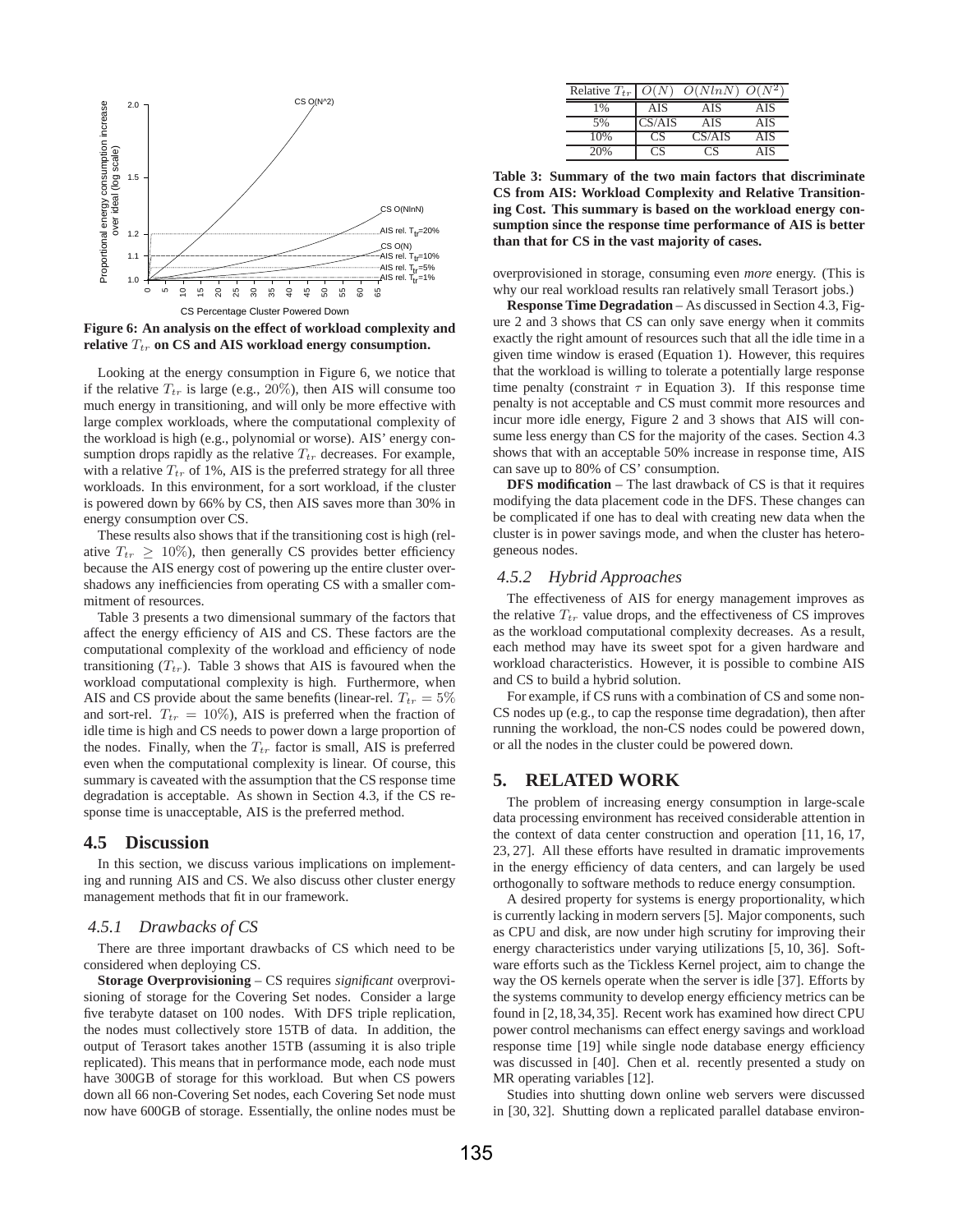ment was analyzed in [20]. Other related methods [29, 31] either rely on learning request skew, specialized hardware, and data migration. Increasing utilization can be done by consolidation using a virtual machine (VM) solution [3,13,33,39]. However, using VMs when running data intensive services, like the ones we consider in this paper, is challenging for a number of reasons such as performance penalties from VM overhead, homogeneous performance from heterogeneous hardware [25], and costs of VM migration and overprovisioning. Weddle et al. [42] described a RAID-based system to turn off disks to save energy.

As we have mentioned in our discussions on reducing cluster node transitioning costs, recent discussions on fundamentally new cluster server design are highly relevant to ideas such as CS and AIS [17, 21, 24, 41]. Hardware advances, such as low-power nonvolatile Phase-Change Memory [26], solid state/flash memory, and large arrays of cheap low power processors such as Intel's Atom, may be the key towards achieving cost-effective, energy-efficient servers that transition between online and offline states efficiently.

## **6. CONCLUSIONS**

In this paper we have presented a general framework for designing and evaluating methods to reduce the energy consumption of MR clusters. We have also investigated the class of techniques that power down (and power up) MR nodes to save energy in periods of low utilization. Using this framework, we closely examined two broad strategies for MR energy management – a recently proposed strategy called CS, and a new strategy called AIS that we propose in this paper. We also compared these two techniques within the context of MR systems. Our results show that there are two crucial factors that affect the effectiveness of these two methods (and generally any energy management method that fits in our framework). These factors are the computational complexity of the workload, and the time taken to transition nodes to and from a low power (deep hibernation) state to a high performance state. We evaluated both CS and AIS on an actual cluster, and also developed an accurate and detailed analytical model for both methods. Our evaluation shows that CS is more effective than AIS only when the computational complexity of the workload is low (e.g., linear), and the time it takes for the hardware to transition a node to and from a low power state is a relatively large fraction of the overall workload time (i.e., the workload execution time is small). In all other cases, which tend to be the common cases for MR systems, the benefits of AIS over CS are significant – both in terms of energy savings and response time performance.

## **7. ACKNOWLEDGEMENTS**

We would like to thank the reviewers of this paper for their constructive comments. This research was supported in part by a grant from the Microsoft Jim Gray Systems Lab, Madison, WI and also in part by the National Science Foundation under grant IIS-0963993.

- **8. REFERENCES** [1] http://www.infoq.com/articles/hadoop-interview.
- [2] SPEC Power. http://www.spec.org/power ssj2008.
- [3] VMware Infrastructure Architecture Overview White Paper.
- http://www.vmware.com/pdf/vi architecture wp.pdf. [4] Report To Congress on Server and Data Center Energy Efficiency. In *U.S. EPA Technical Report*, 2007.
- [5] L. A. Barroso and U. Hölzle. The Case for Energy-Proportional Computing. *IEEE Computer*, 40(12), 2007.
- [6] C. Belady. In the Data Center, Power and Cooling Costs More than the IT Equipment it Supports. *Electronics Cooling*, 23(1), 2007.
- [7] R. Bianchini and R. Rajamony. Power and Energy Management for Server Systems. In *IEEE Computer*, 2004.
- [8] D. Borthakur. The Hadoop Distributed File System: Architecture and Design. In hadoop.apache.org, 2007.
- [9] K. G. Brill. Data Center Energy Efficiency and Productivity. In *The Uptime Institute - White Paper*, 2007.
- [10] E. V. Carrera, E. Pinheiro, and R. Bianchini. Conserving Disk Energy in Network Servers. In *ICS*, 2003.
- [11] J. Chase, D. Anderson, P. Thakar, A. Vahdat, and R. Doyle. Managing Energy and Server Resources in Hosting Centers. In *SOSP*, 2001.
- [12] Y. Chen, L. Keys, and R. Katz. Towards Energy Efficient Hadoop. In *UC Berkeley Technical Report*, number UCB/EECS-2009-109, 2009.
- [13] C. Clark, K. Fraser, S. Hand, J. G. Hansen, E. Jul, C. Limpach, I. Pratt, and A. Warfield. Live Migration of Virtual Machines. In *NSDI*, 2005.
- [14] J. Dean and S. Ghemawat. MapReduce: Simplified Data Processing on Large Clusters. In *OSDI*, 2004.
- [15] S. Ghemawat, H. Bobioff, and S.-T. Leung. The Google File System. In *SOSP*, 2003.
- [16] J. Hamilton. Where Does Power Go In DCs and How To Get It Back? http://mvdirona.com/jrh/TalksAndPapers/ JamesRH DCPowerSavingsFooCamp08.ppt, 2008.
- [17] J. Hamilton. Cooperative Expendable Micro-slice Servers (CEMS): Low Cost, Low Power Servers for Internet-Scale Services. In *CIDR*, 2009.
- [18] S. Harizopoulos, M. A. Shah, J. Meza, and P. Ranganathan. Energy Efficiency: The New Holy Grail of Database Management Systems Research. In *CIDR*, 2009.
- [19] W. Lang and J. M. Patel. Towards Eco-friendly Database Management Systems. In *CIDR*, 2009.
- [20] W. Lang, J. M. Patel, and J. F. Naughton. On Energy Management, Load Balancing and Replication. In *SIGMOD Record*, 2009.
- [21] W. Lang, J. M. Patel, and S. Shankar. Wimpy Node Clusters: What About Non-Wimpy Workloads? In *DaMoN*, 2010.
- [22] J. Leverich and C. Kozyrakis. On the Energy (In)efficiency of Hadoop Clusters. In *HotPower*, 2009.
- [23] K. Lim, P. Ranganathan, J. Chang, C. Patel, T. Mudge, and S. Reinhardt. Understanding and Designing New Server Architectures for Emerging Warehouse-Computing Environments. *ISCA*, 2008.
- [24] D. Meisner, B. T. Gold, and T. F. Wenisch. PowerNap: Eliminating Server Idle Power. In *ASPLOS*, 2009.
- [25] A. Noll, A. Gal, and M. Franz. CellVM: A Homogeneous Virtual Machine Runtime System for a Heterogeneous Single-Chip Multiprocessor. In *Workshop on Cell Systems and Applications*, 2008.
- [26] Numonyx Memory Solutions. www.numonyx.com/Documents/ WhitePapers/PCM Basics WP.pdf.
- [27] C. D. Patel and A. J. Shah. Cost Model for Planning, Development and Operation of a Datacenter.  $http:$ //www.hpl.hp.com/techreports/2005/HPL-2005-107R1.pdf.
- [28] A. Pavlo, E. Paulson, A. Rasin, D. J. Abadi, D. J. DeWitt, S. Madden, and M. Stonebraker. A Comparison of Approaches to Large-Scale Data Analysis. In *SIGMOD*, 2009.
- [29] E. Pinheiro and R. Bianchini. Energy Conservation Techniques for Disk Array-Based Servers. In *ICS*, 2004.
- [30] E. Pinheiro, R. Bianchini, E. V. Carrera, and T. Heath. Load Balancing and Unbalancing for Power and Performance in Cluster-Based Systems. In *Workshop on Compilers and Operating Systems for Low Power*, 2001.
- [31] E. Pinheiro, R. Bianchini, and C. Dubnicki. Exploiting Redundancy to Conserve Energy in Storage Systems. In *SIGMETRICS*, 2006.
- [32] K. Rajamani and C. Lefurgy. On Evaluating Request-Distribution Schemes for Saving Energy in Server Clusters. In *IEEE ISPASS*, 2003.
- [33] P. Ranganathan, P. Leech, D. Irwin, and J. Chase. Ensemble-level Power Management for Dense Blade Servers. In *ISCA*, 2006.
- [34] S. Rivoire, M. A. Shah, P. Ranganathan, and C. Kozyrakis. JouleSort: a balanced energy-efficiency benchmark. In *SIGMOD*, 2007.
- [35] S. Rivoire, M. A. Shah, P. Ranganathan, C. Kozyrakis, and J. Meza. Models and Metrics to Enable Energy-Efficiency Optimizations. *Computer*, 2007.
- [36] S. Sankar, S. Gurumurthi, and M. R. Stan. Intra-disk Parallelism: An Idea Whose Time Has Come. In *ISCA*, 2008.
- [37] S. Siddha, V. Pallipadi, and A. V. D. Ven. Getting Maximum Mileage Out of Tickless. In *Linux Symposium*, 2007.
- [38] D. Thain, T. Tannenbaum, and M. Livny. Distributed computing in practice: the condor experience. *Concurrency - Practice and Experience*, 2005.
- [39] N. Tolia, Z. Wang, M. Marwah, C. Bash, P. Ranganathan, and X. Zhu. Delivering Energy Proportionality with Non Energy-Proportional Systems - Optimizing the Ensemble. In *HotPower*, 2008.
- [40] D. Tsirogiannis, S. Harizopoulos, and M. A. Shah. Analyzing the Energy Efficiency of a Database Server. In *SIGMOD*, 2010.
- [41] V. Vasudevan, J. Franklin, D. Andersen, A. Phanishayee, L. Tan, M. Kaminsky, and I. Mararu. FAWNdamentally Power-efficient Clusters. In *USENIX*, 2009.
- [42] C. Weddle, M. Oldham, J. Qian, A. Wang, P. Reiher, and G. Kuenning. PARAID: A gear-shifting power-aware RAID. *Trans. Storage*, 2007.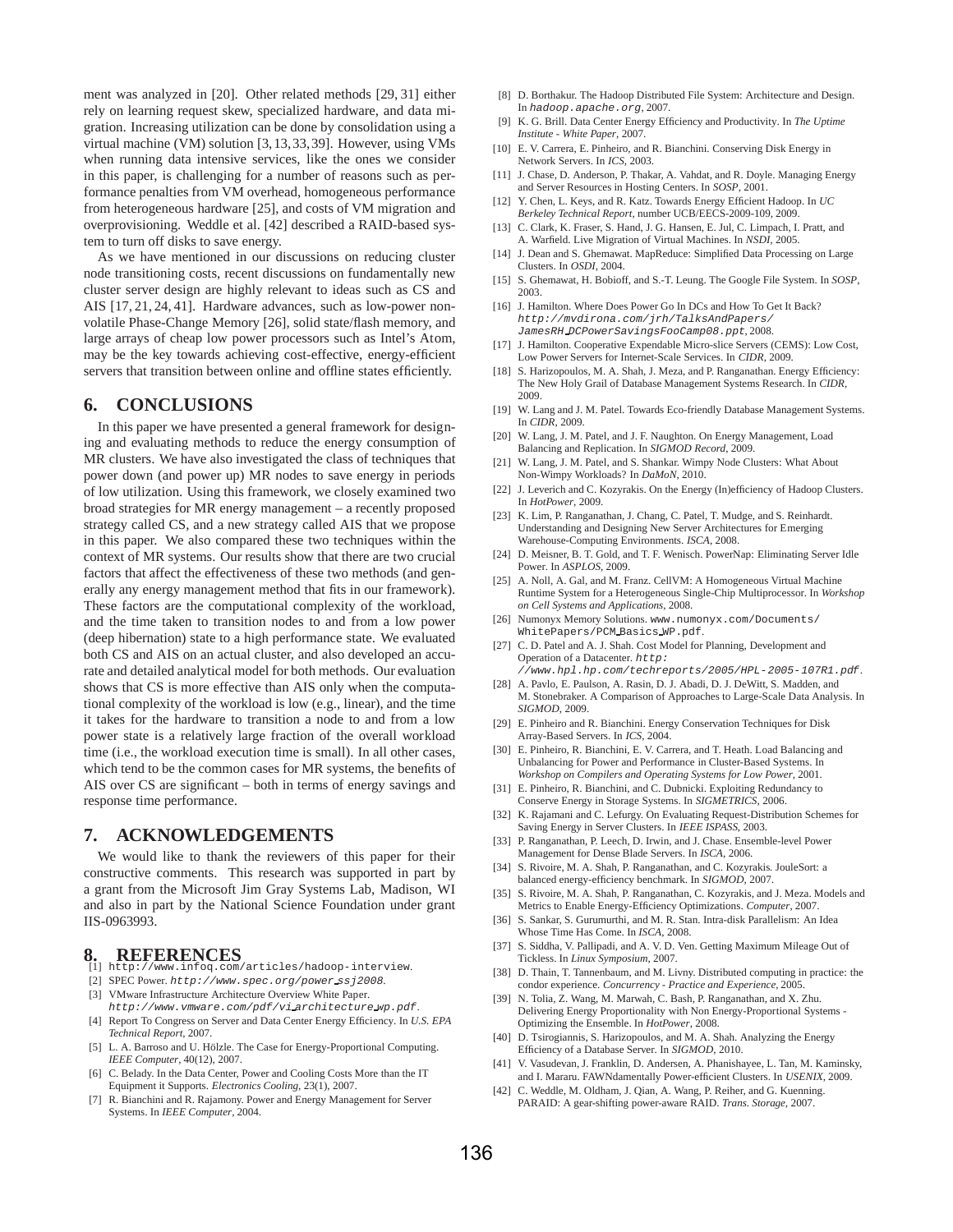## **APPENDIX**

## **A. CS POWER DOWN STRATEGIES**

This section details some of the different power down strategies for the CS approach. A CS power down strategy's main goal is to be simple and help maintain predictable response time degradation. As [22] did not detail a power down strategy, we first detail our observations of a purely random power down order.

### **A.1 Random Power Down**

Consider powering down a cluster of  $N$  nodes where a dataset is triply replicated and a MapReduce workload is run. Suppose utilization drops and the system responds by powering down the cluster one node at a time. (Extension to power down by more than one node in each step is straight-forward.) In this case, the work at each remaining online node goes up at the rate of  $N/(N$  $i$ ), in an N node system for  $i$  nodes that are powered down. The actual response time will also go up at this rate, if the computational complexity of the workload is linear.

However, randomly selecting non-CS nodes for powering down can result in suboptimal performance, as explained below. To begin this discussion, consider a distributed Grep workload on a 24 node Hadoop cluster. (More details about the system setup and workload can be found in Section 4.1.) In this case, the system has three racks and each rack had 8 nodes. The CS set was set to the nodes in the third rack. (Similar issues as those described below happen, if the CS nodes are spread across the racks.)

Now, consider selecting nodes at random for powering down from the two non-CS racks. Figure 7 shows the effect on response time for the Grep workload as nodes are powered down. Also plotted in this figure is the theoretical ideal response time curve  $(N/(N - i))$  for Grep. As can be seen from this figure, there is a significant degradation in response time when the 9th node is powered down. The reason for this degradation is as follows: first, recall that for each data block, HDFS keeps one replica on a node on the same rack, and another replica on a node on another rack. Second, because of the HDFS replication policy, a natural way to produce a CS node set is to allocate an entire rack to the CS nodes (in our 3 rack case). Third, Hadoop tries to schedule Map and Reduce jobs so that they work on the data that is local (called "data local" tasks), but the Hadoop scheduler will assign tasks to work on remote blocks if some nodes have no additional unprocessed local blocks. These remote tasks incur additional overhead as they interfere with the disk activity at the remote node (which is presumably running a data local task), and incurs additional delays because of the network activity. Fourth, as non-CS nodes are powered down, the probability that nodes in the CS rack have the only copy of the data increases. Finally, if by chance there is a disproportionate number of nodes in one non-CS rack that are turned off, then the chance that some node in the CS rack will end up with a disproportionately larger number of single replica blocks increases. This node will then be the bottleneck as some blocks on that node will probably have to be fetched remotely by other nodes for processing. In fact, this is precisely what happens in Figure 7 when the 9th node is powered down and the fraction of non-data local nodes increases rapidly over the previous case when the 8th node was turned off. Consequently, as can be seen in Figure 7, the response time degrades rapidly when the 9th node is taken down.

Thus, simple random powering down has the drawback of resulting in surprising jumps in response time.

## **A.2 Load Balanced (LB) Power Down**

The drawback of selecting a random node for powering down, can be addressed by keeping a precise track of the load increase that will result from powering down a node. The DFS file system keeps metadata about the placement of each block and replica, and this central metadata can be augmented to keep track of the nodes that are being powered down.

Then, when the energy management module needs to power down a node, it looks at the metadata and calculates the expected data local node load for each node. For instance, if nodes A, B, and C store the same data block b, then the expected node load for all three nodes because of block b is  $1/3$ . (In other words there is a 3 in 1 chance for each node to be asked to process this block.). If node C is powered down, then block b contributes a node load of 1/2 at each node A and node B. If A, B, and C store two blocks (instead of one above), and C is powered down, then A and B have a node load 1 each.

The "load balanced" power down strategy is simple: In response to a request to select a node for powering down, it iterates through each node, d, in the system and computes for each remaining node,  $u$ , the expected node load on the node  $u$  if node  $d$  is powered down. A priority queue is maintained on the *maximum expected* node load measure, and the next node to power down is the node that has the smallest maximum expected node load increase.

This load balanced power down method has some drawbacks, as the computation of the load increase can be expensive, especially for large clusters. Next, we present a simpler algorithm that also produces balanced load, but requires less storage and computation.

#### **A.3 Round – Robin Random (RRR) Power Down**

This scheme simply goes through the non-CS racks in a round robin fashion and selects a random node (that is not powered down) in each rack as the next "victim". Thus, in the case above, where we have two non-CS racks (see Appendix A.1) this strategy will first select, at random, a node from the first non-CS rack for powering down. In the next iteration, it will select a victim from the second non-CS rack, and in a subsequent iteration it will return back to the original first non-CS rack for victim selection, and so on. The difference between this strategy and a purely random strategy is that we do not allow any two physical racks to have their number of powered down nodes to differ by more than one. In this way, we minimize the number of single replica blocks that are created by each node power down.

This scheme is simple and requires minimal overhead to operate. We only need to keep track of the round robin sequence of the racks, and which rack needs to be examined next.

#### **A.4 Comparing the Power Down Schemes**

Figure 8 shows the corresponding behavior of the load balanced (Appendix A.2) and the round-robin random (Appendix A.3) schemes compared to the ideal behavior (as was shown in Figure 7).

Figure 8 shows two important points. First, the response time of both the Round-Robin Random (RRR) and the Load Balanced (LB) schemes match the theoretical ideal case. Second, in this case both the RRR and LB methods have nearly identical response time. The simplicity of the RRR method (see Appendix A.3), implies that it is a better method for use with the Covering Set technique.

We have analyzed these three schemes for a 24 node Terasort workload. Unlike Grep, the Terasort workload has an  $O(N \ln N)$ computational complexity. Figure 9 shows similar Terasort results as in Figure 8. That is, RRR and LB provide similar response time degradation and very closely follow the ideal  $O(N \ln N)$ .

As we have seen here, the computational complexity models are good for modeling CS response time degradation. Further, we will need these response time models for modeling CS energy consump-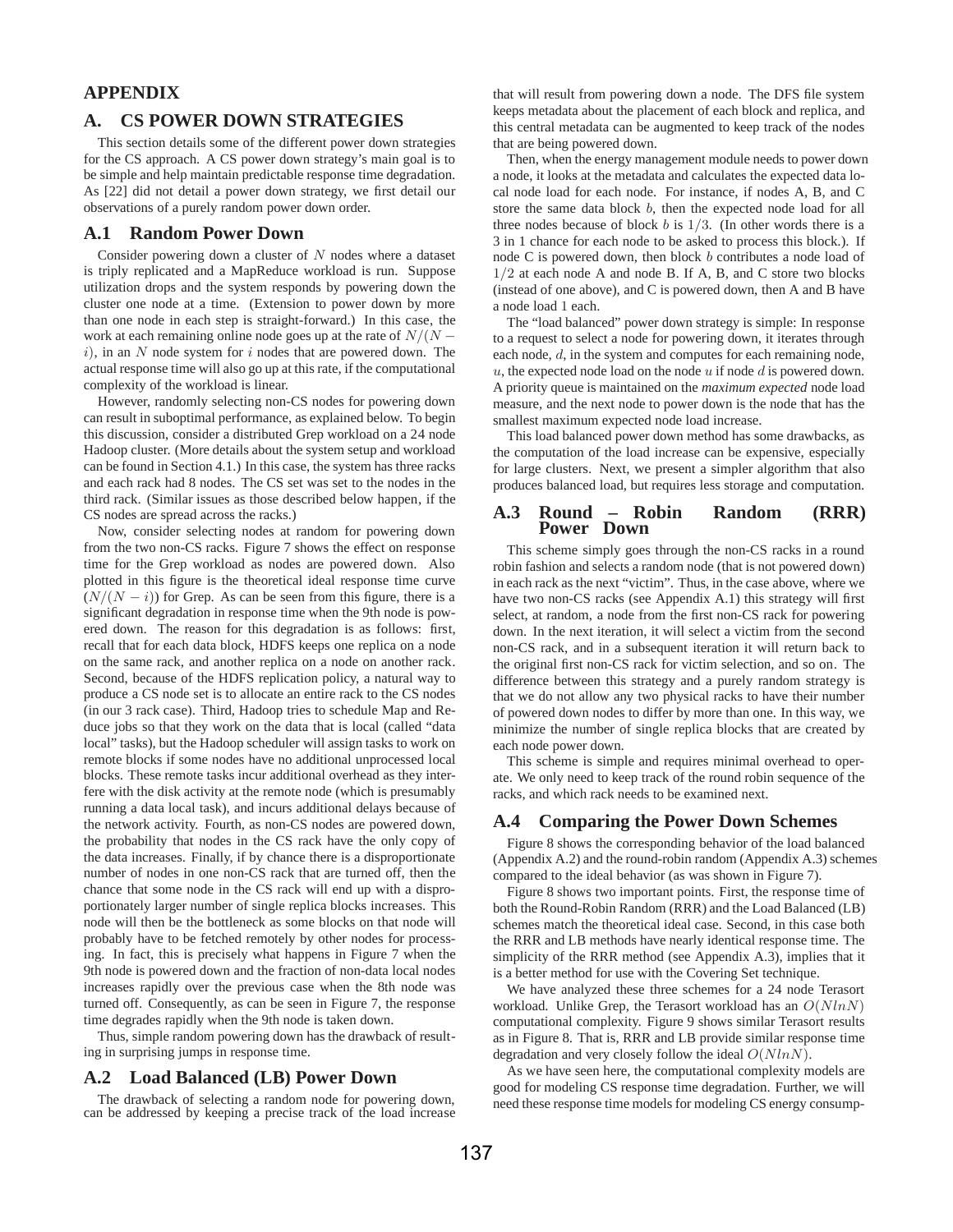

**Figure 7: An example of load imbalance with a bad power down order on a MapReduce cluster using a CS data placement. A Grep workload was run on a 24 node cluster with a CS of 8 nodes. Ideally as** i **nodes are powered down in an** N **node cluster, the amount of work at each node increases by a factor of**  $N/(N - i)$ **.** 



Number of Nodes Powered Down

**Figure 8:** 77GB **Grep workload response time on a** 24 **node cluster as** i **nodes are powered down. A comparison of the effects of the RRR and Greedy power down strategy and the ideal** O(N) **degradation.**

tion. This is discussed in Section 4.4 and Appendix B.

## **B. MODELING VALIDATION**

Modeling AIS is simple. AIS only has two different operating modes: *performance mode* in which the entire cluster is always powered up and *energy savings mode* in which the cluster is powered off until it needs to be powered up to fulfill a job request, and then powered back down. Thus, the response time modeling of the energy savings mode simply requires adding the times associated with each of these components. Furthermore, energy consumption modeling can be similarly defined to be the sum of the performance mode energy consumption, and the cost to power up and down the cluster nodes.

CS on the other hand, is more complex in its modeling of response time and energy consumption. We have already presented results showing that the computational complexity of the workloads can be used to accurately model the response time degradation of CS as more nodes are powered down (Appendix A.4).

If we recall Equation 1 from Section 2, the workload energy consumption is  $\mathbf{E}_w = (P_w^n + P_w^{\bar{n}})T_w$ , which considers the power drawn by both the online and offline nodes during the actual workload execution. The effect of CS powering down nodes is that the idle energy shrinks, and eventually reduces to zero. As CS powers down more nodes,  $(P_w^n)$  decreases while  $(P_w^{\bar{n}})$  increases. Using Equation 1, we can model the energy consumption of the workload under CS when we substitute  $T_w$  with the workload complexity

models just described. Any transitioning and idle costs are straightforward to include as we just add them to the workload cost. For simplicity, we do not include them in our modeled analysis of CS.

Figure 10 shows a comparison of the observed and modeled energy consumption of the Grep and Terasort workloads using the workload energy consumption  $(P_w^n + P_w^{\bar{n}})T_w$  from Equation 1. For this figure, we used the power data shown in Table 2, along with using  $O(N)$  and  $O(N \ln N)$  complexities to model the response times of Grep and Terasort respectively. The results shown in Figure 10 demonstrate that the models are quite accurate in predicting the energy consumption of CS: an average error of 1% and 4% for Grep and Terasort jobs respectively.

## **C. THROUGHPUT – SENSITIVE WORKLOADS**

In this section we discuss empirical results showing the abilities of CS and AIS to handle a throughput-sensitive MapReduce cluster. Here we are trading throughput for energy efficiency instead of the response time/energy efficiency trade-offs, as in Section 4.

For AIS, the method that we employ is the batching method described in Section 3.3. AIS keeps the MR cluster powered down while jobs are batching [19, 38]. When enough MR jobs are collected, AIS powers up the cluster and submits all the jobs. The job collection, or batching delay, effectively degrades throughput.

In contrast, CS runs the jobs as they arrive but can process them